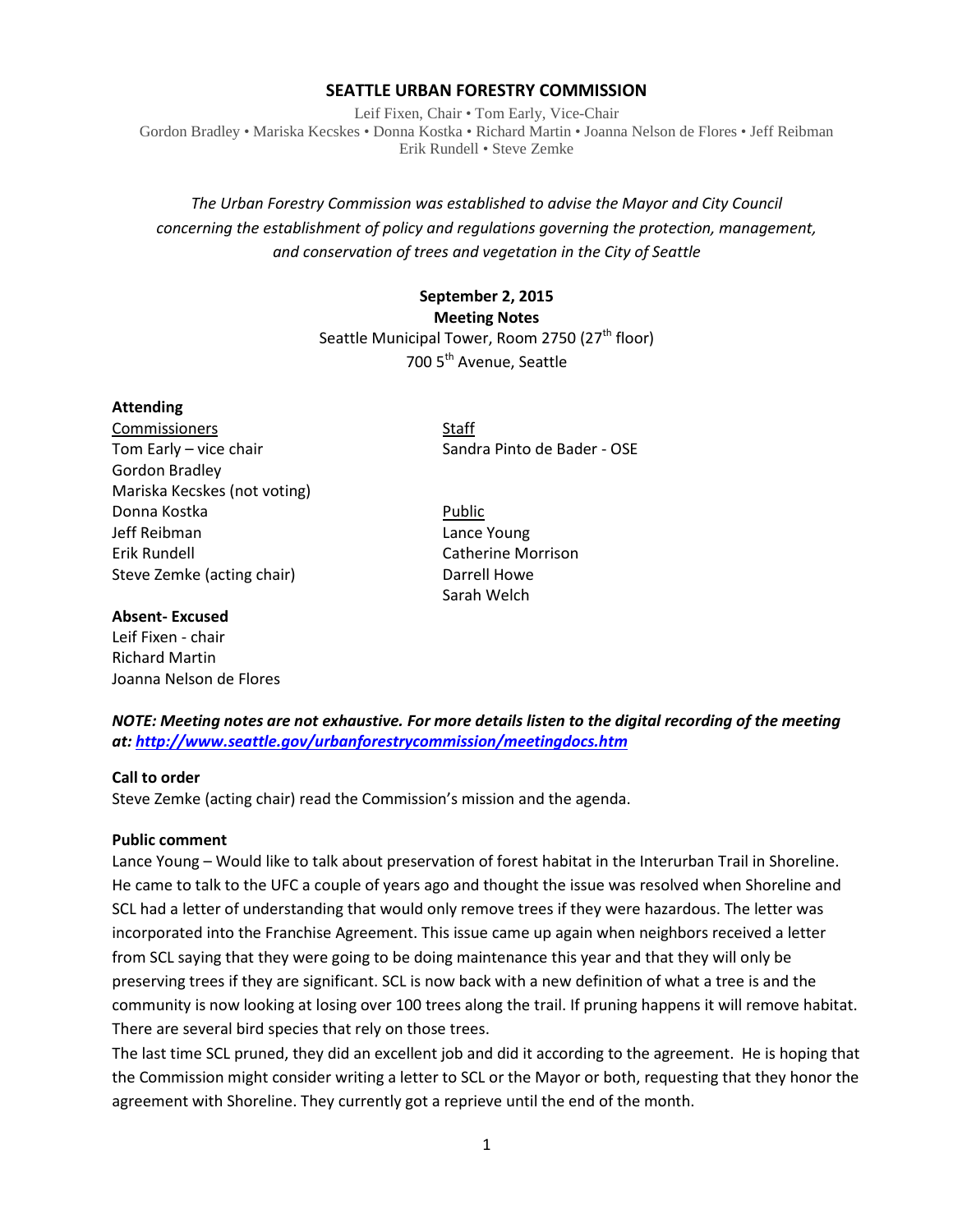UFC Question: Did you follow up with Shoreline City Council?

Answer: Yes, they just heard about it two weeks ago. Seattle City Council is on recess. The Shoreline City Council spoke to the intent of the original agreement and requested that SCL postpone removals until the situation had been reviewed.

UFC question: what has changed that is driving this?

Answer: Do not know. But SCL said that it's less expensive to remove trees than coming back to prune trees every year. The area he is talking about is half a mile of pruning every four years.

UFC Question: Have people written letters to SCL? How many people are involved? Answer: The area SCL is pruning this year is between 145<sup>th</sup> to 155<sup>th</sup>. Adjacent property owners were contacted.

UFC Question: What is SCL's policy around pruning and removing trees? ACTION: Sandra to invite SCL to come to UFC meeting to talk about their policy. The UFC asked Lance to submit samples of letters sent by property owners.

### Kate Morrison – City Fruit

Kate wanted to thank the Commission for the letter of support as delivered a basket with fruit harvested by City Fruit.

Sarah Welch – She is a resident of Beacon Hill, Forest Steward. Wanted to thank Commissioners for the letter issued August 12 about Parks' supplemental guidelines for natural areas and greenbelts.

Darrell Howe – He is concerned about the current work on reclassification of natural areas that Parks is undergoing. He sees that the number of natural areas went from 3,600 to 900. What happened to the rest of the acres?

#### **Adoption of August 5 and August 12 meeting notes**

**ACTION: A motion to approve the August 5 meeting notes as amended was made, seconded, and approved.** 

**ACTION: A motion to approve the August 12 meeting notes as amended was made, seconded, and approved.**

#### **Draft Comprehensive Plan - discussion**

Commissioners discussed the Comp Plan draft document. Jeff and Erik will produce a draft letter for vote at next week's meeting.

Some of the comments include:

- Executive summary clear that they have a number of different items, and canopy should jump out but it's not referenced.
- Under Parks, add a policy P.1.13 to protect ECAs.
- Include UFSP in listing of Examples of Implementing Plans on page 16.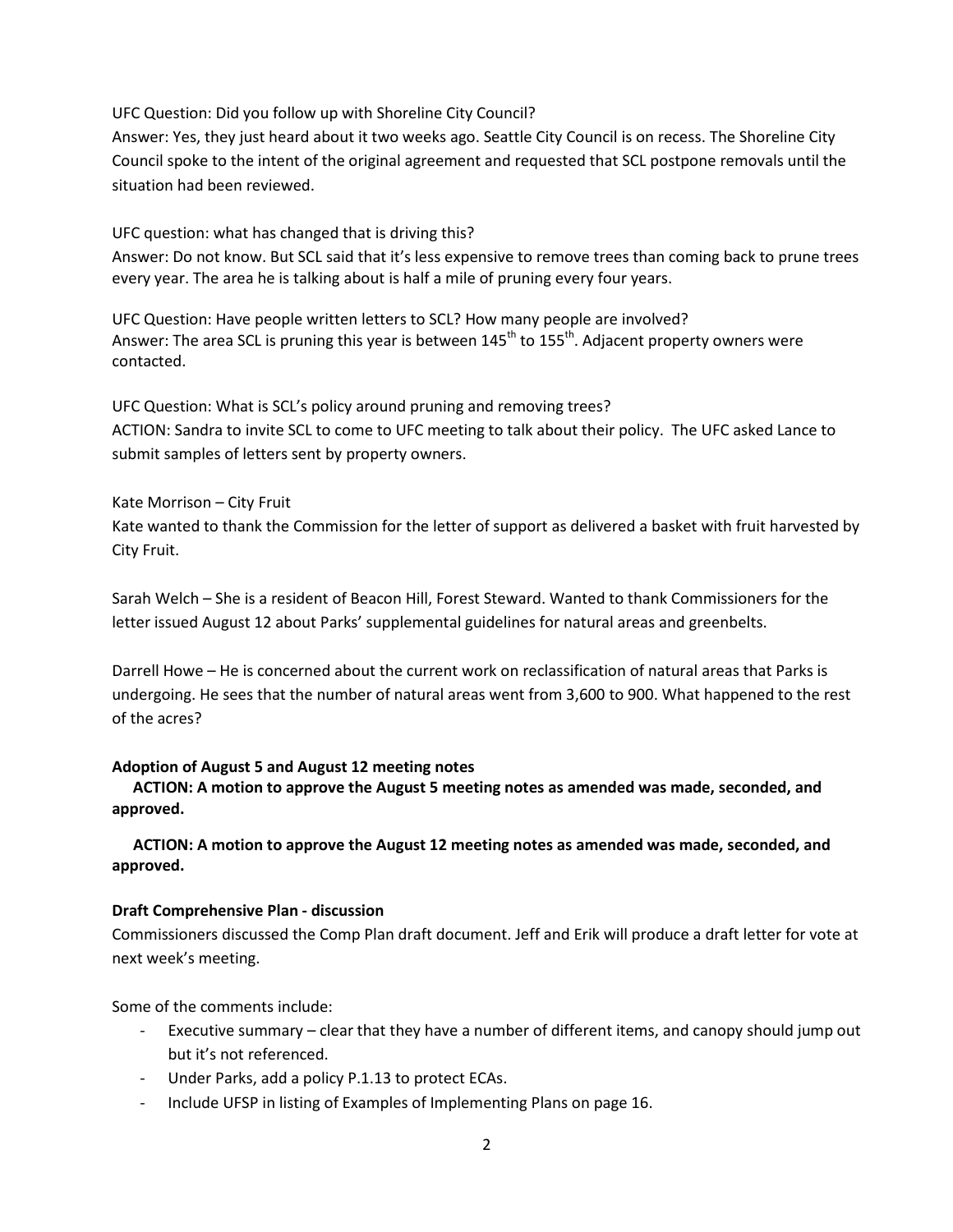- LU5.8 talk about the urban forest, not just infiltration.
- GS4.1 add ECAs to the list and don't just talk about evergreen forests.
- Under Natural Areas Growth Strategies a new GS4.8 Growth strategies should consider Seattle's Urban Forest Write a point specific to the urban forest inside the Natural Environment element.
- Find a place to insert soil volume. There is a huge competition for space in the urban environment. Increase awareness to provide appropriate soil volume to support trees and landscapes.
- T2.6 What does Greening mean? In the transition zone we would like to see Greening defined or broken into greening of transportation (biking, walking) and with respect with increased vegetation and trees.
- What does storage mean?
- T3.15 Add greening (trees)
- T4.5 increase diversity of species selection. Increase and enhance the public street tree canopy….
- Include language in the industrial areas recognizing the relationship between industrial areas and ECA… try to get something about balancing. Big RSJI impacts in industrial areas.
- LU11.11 impact to adjacent property owners
- Add Transition zone, and tree canopy to the Glossary.
- GS4.7 Also talk about protecting existing wildlife habitat.
- GS4.2 mention Parks' view corridors.

Erik and Jeff will work on a draft letter for consideration at next meeting.

When writing the letter talk about general interest in elevating the UF and explaining why the UFC disagrees with one point and then provide the proposed new language. It will be important to give a statement of the UFC's intent and specific language.

## **Welcome letter to Jesús Aguirre – discussion and possible vote**

Commissioners discussed the draft letter and proposed amendments.

**ACTION: A motion to approve the letter as amended was made, seconded, and approved.**

#### **New business and announcements**

None

**Adjourn**

**Public Input From:** Future Queen Anne [mailto:FutureQueenAnne@outlook.com] **Sent:** Tuesday, August 18, 2015 2:20 PM **To:** Rips, Bruce **Cc:** Arbutus; Pinto de Bader, Sandra **Subject:** Re: Important: Re: Project#3015522 Arborist Report

Thanks Bruce for requesting the attachments that were to be part of the Tree Report for SEPA.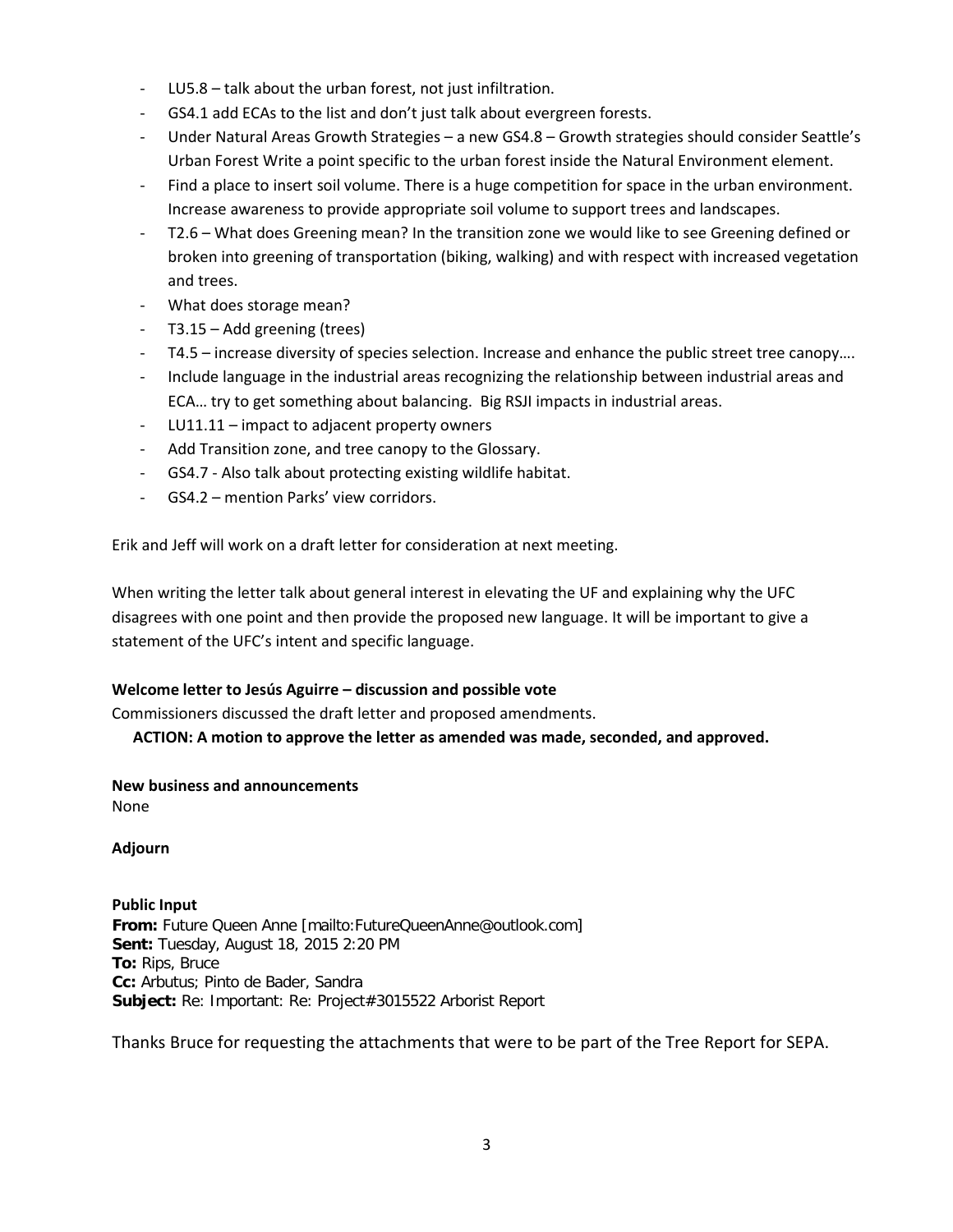The Drip Line Exhibit was required per a DPD Letter of Correction. Tree Solutions Tree Report dated February 10, 2015, page 4 of 17, under 5.a. -provides this response: "A tree drip line exhibit showing the area of potential impacts below the canopy of the retained trees has been attached to this report."

To properly review Tree Solutions report these three attachments are essential, especially with material differences between Toll's prior arborist's report and their current arborist Tree Solutions' report, reducing the number of exceptional trees.

Will the applicant be required to provide an updated report, given that the siting of buildings has changed in the new Streamlined Review Design site plan since the February report based on on old plan was submitted?

Thanks again for your help. I will try to reach you by phone too.

Terri Johnston 206.719.5889

**From:** Rips, Bruce [<Bruce.Rips@seattle.gov>](mailto:Bruce.Rips@seattle.gov) **Sent:** Monday, August 17, 2015 4:01 PM **To:** Future Queen Anne **Subject:** RE: Important: Re: Project#3015522 Arborist Report

Hi Teri,

I will ask for the Table of Trees and ask them to clarify what ARB-1 is. I don't see the reference for a Drip Line Exhibit on p. 4.

Thanks,

**Bruce** 

**From:** Future Queen Anne [\[mailto:FutureQueenAnne@outlook.com\]](mailto:FutureQueenAnne@outlook.com) **Sent:** Wednesday, August 12, 2015 11:50 AM **To:** Rips, Bruce **Cc:** Amrhein, Seth **Subject:** Important: Re: Project#3015522 Arborist Report

Hi Bruce,

To clarify, the three attachments missing from Tree Solutions Arborist Report dated Feb. 10, 2015 and posted June 29, 2015 on the DPD website are:

- 1) **Table of Trees** (referenced as an attachment on page 1 of the report)
- 2) **ARB-1** (referenced as an attachment on page 4)
- 3) **Tree Drip Line Exhibit** (referenced as an attachment on page 4)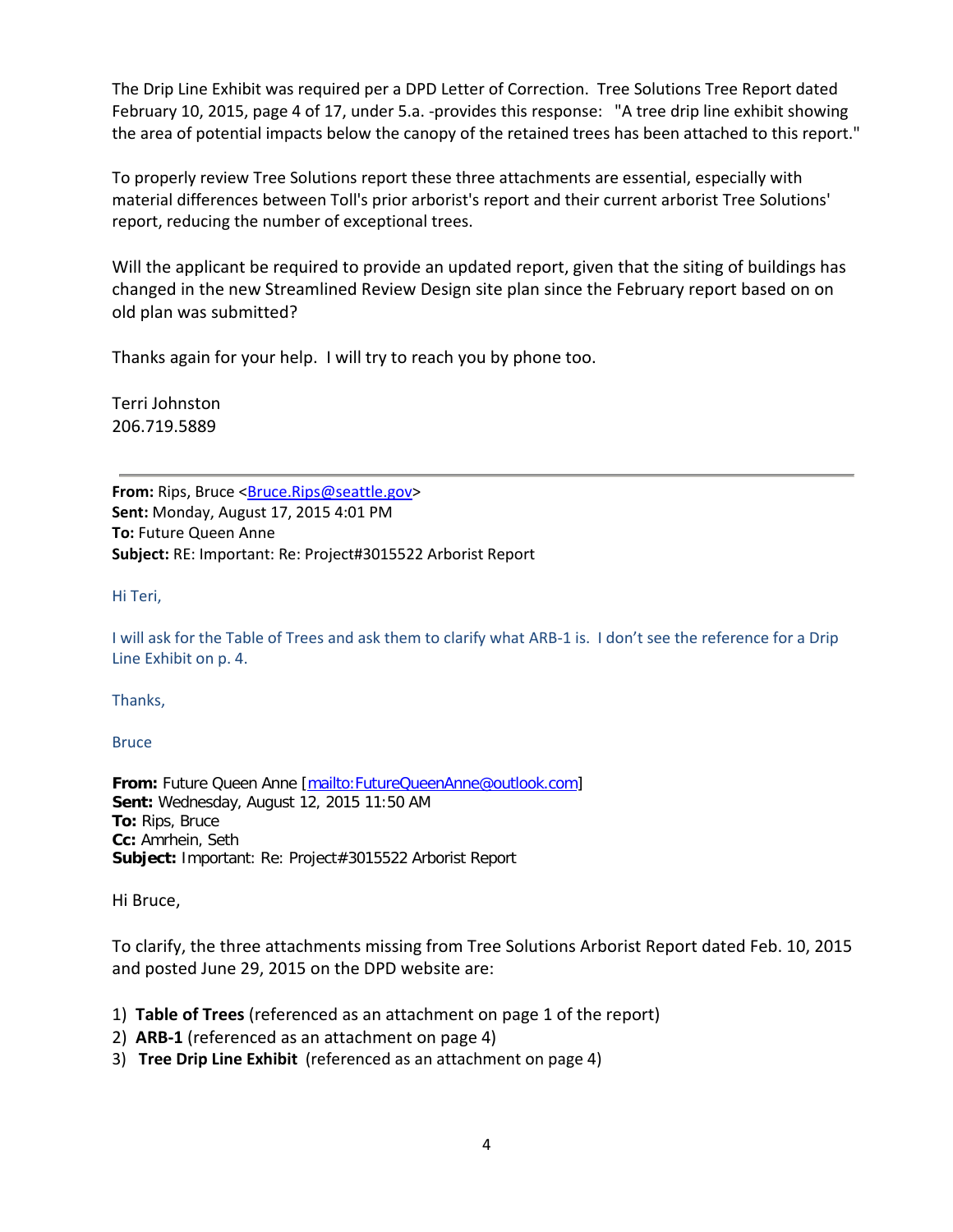Without these three missing, key attachments it is hard to analyze the report. Could you please either email these to me today or post them? We are meeting with our arborist tomorrow morning.

Thanks for your help.

Terri Johnston 206.719.5889

**From:** Future Queen Anne **Sent:** Tuesday, August 11, 2015 3:30 PM **To:** Rips, Bruce **Subject:** Re: Project#3015522 Arborist Report

I have the arborist report. However, the report refers to documents "ARB-1" attached to the report and "a tree drip line exhibit … attached to this report". Neither are part of what is posted online.

Terri

**From:** Rips, Bruce [<Bruce.Rips@seattle.gov>](mailto:Bruce.Rips@seattle.gov) **Sent:** Tuesday, August 11, 2015 3:26 PM **To:** Future Queen Anne **Subject:** RE: Project#3015522 Arborist Report

Terri,

I'm unclear of what you're requesting. The arborist report you attached is available on the DPD web site.

**Bruce** 

**From:** Future Queen Anne [\[mailto:FutureQueenAnne@outlook.com\]](mailto:FutureQueenAnne@outlook.com) **Sent:** Tuesday, August 11, 2015 1:28 PM **To:** Rips, Bruce; PRC Subject: Project#3015522 Arborist Report

Hi Bruce,

I am searching for the referenced attachments to Toll's Tree Solutions Arborist Report. See page 4, 4.a and 5.a of their report that refer to the documents.

Can you please post these on the DPD website?

Thank you!

Terri Johnston